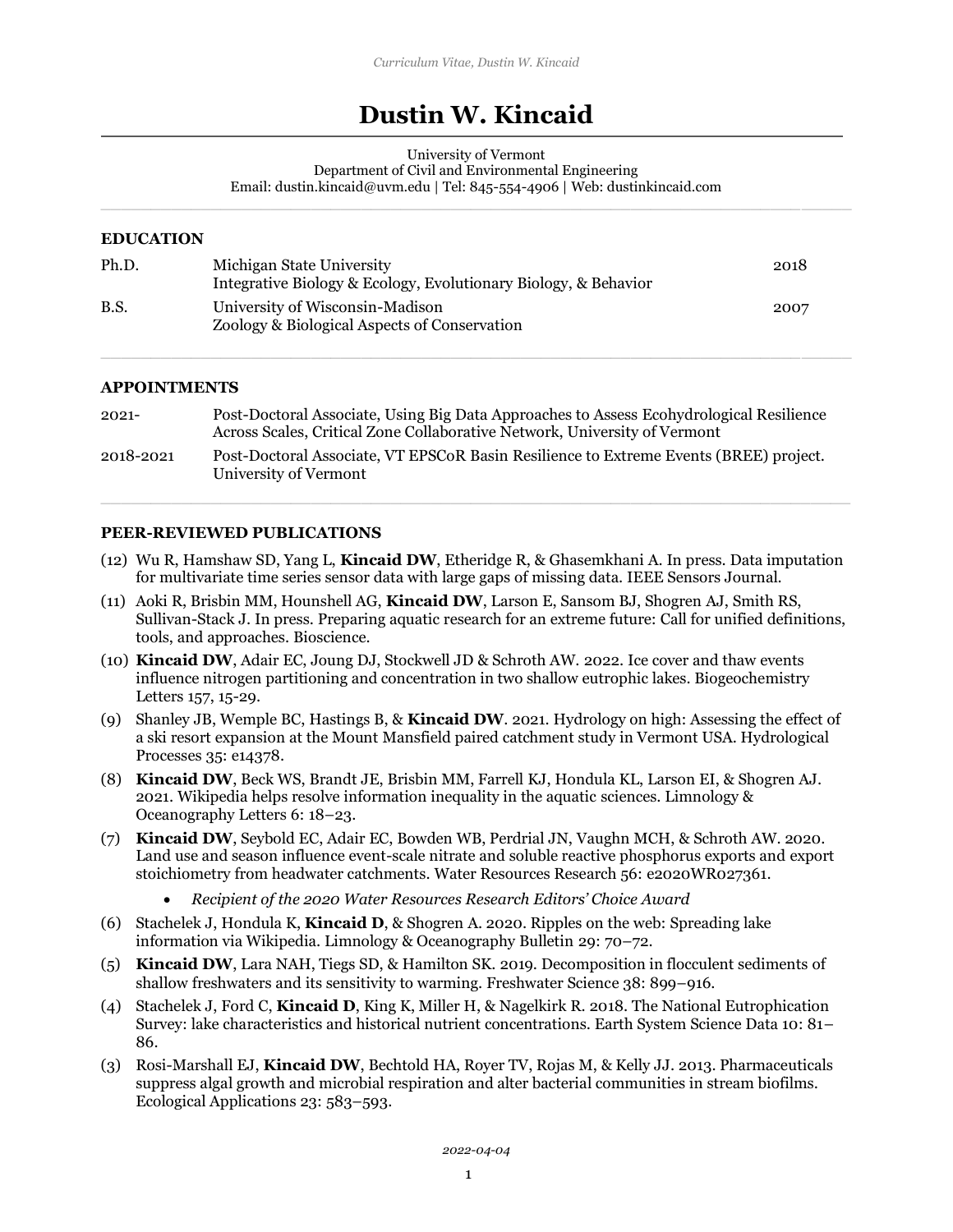- (2) Rosi-Marshall EJ, Kennedy TA, **Kincaid DW**, Cross WF, Kelly HAW, Behn KA, White T, Hall Jr RO, & Baxter CV. 2010. Short-term effects of the 2008 high-flow experiment on macroinvertebrates in the Colorado River below Glen Canyon Dam, Arizona. U.S. Geological Survey Open-File Report 2010-1031: 1–28.
- (1) **Kincaid DW** & Findlay SEG. 2009. Sources of elevated chloride in local streams: groundwater and soils as potential reservoirs. Water, Air, and Soil Pollution 203: 335–342.

#### **PUBLICATIONS IN REVISION, REVIEW, OR PREPARATION**

- Halpern B . . . **Kincaid DW** . . . Priorities for synthesis in ecology and environmental science. *In revision* at Frontiers in Ecology and the Environment.
- Larson E, Gareis JAL, Ardón M, Berges JA, Brandt JE, Busch KM, Chraibi VLS, Gallagher EN, Hondula KL, **Kincaid DW**, Levine T, Little CJ, Nodine ER, Rock AM, Shogren AJ, & Vanni MJ. Wikipedia in STEM courses: Using Wikipedia assignments to teach critical thinking and scientific writing. *In review* at Frontiers in Education.
- Perdrial JN, **Kincaid DW**, Wheaton D, Walls L, Blouin M, Chorover J, Seybold EC, & Stewart B. Why we need equity, diversity, community and belonging work as a basis for cutting edge Critical Zone science and education. *In review* at Earth's Future.
- Seybold EC, Dwivedi R, Musselman KN, **Kincaid DW**, Schroth AW, Perdrial JN, Classen AT, & Adair EC. Changing winter dynamics pose an emerging and unquantified risk to water quality. *In review* at Environmental Research Letters.
- **Kincaid DW** & Phanikumar MS (co-first authors), Briggs MA, Zarnetske JP, & Hamilton SK. Buoyancyinduced flow drives exchange between flocculent sediment and overlying water in a small pond. *Intended submission* to Water Resources Research.

#### **OTHER RESEARCH EMPLOYMENT**

| 2011      | Research Support Specialist, Nutrient spiraling in large rivers. Cary Institute of Ecosystem<br>Studies. PIs: Drs. Emma Rosi-Marshall, Jennifer Tank, Robert Hall, & Michelle Baker                                                                               |
|-----------|-------------------------------------------------------------------------------------------------------------------------------------------------------------------------------------------------------------------------------------------------------------------|
| 2011      | Research Support Specialist, Evaluating the influence of riparian forest structure on stream<br>ecosystems across the northern forest. Cary Institute of Ecosystem Studies. Supervisors: Drs.<br>Emma Rosi-Marshall & Heather Bechtold                            |
| 2010-2011 | Research Support Specialist, <i>Effects of chronic exposure to pharmaceutical compounds on</i><br>stream ecosystem functions. Cary Institute of Ecosystem Studies. PI's: Drs. Emma Rosi-<br>Marshall, Heather Bechtold, & Todd Royer                              |
| 2008-2011 | Research Support Specialist, Linking whole-system carbon cycling to quantitative food webs<br>in the Colorado River. Loyola University Chicago & Cary Institute of Ecosystem Studies. PI's:<br>Drs. Emma Rosi-Marshall, Robert Hall, Ted Kennedy, & Colden Baxter |
| 2007      | Research Assistant, Stream Ecology Center. Idaho State University. Supervisor's: Drs. Colden<br>Baxter & Amy Marcarelli                                                                                                                                           |
| 2006      | REU, Sources of elevated chloride in local streams: groundwater and soils as potential<br>reservoirs. Cary Institute of Ecosystem Studies. Mentor: Dr. Stuart Findlay                                                                                             |
| 2004-2007 | Undergraduate Research Assistant, Center for Limnology, River Ecology Lab. University of<br>Wisconsin-Madison. Supervisor: Dr. Emily Stanley                                                                                                                      |

#### **TEACHING**

| 2018       | Graduate Teaching Assistant, Population & Organismal Biology Lab, Michigan State University                          |
|------------|----------------------------------------------------------------------------------------------------------------------|
| 2016, 2017 | Science Education Fellow, Kellogg Biological Station, Michigan State University                                      |
| 2014, 2015 | Graduate Teaching Assistant, Wetlands Ecology & Management, Kellogg Biological Station,<br>Michigan State University |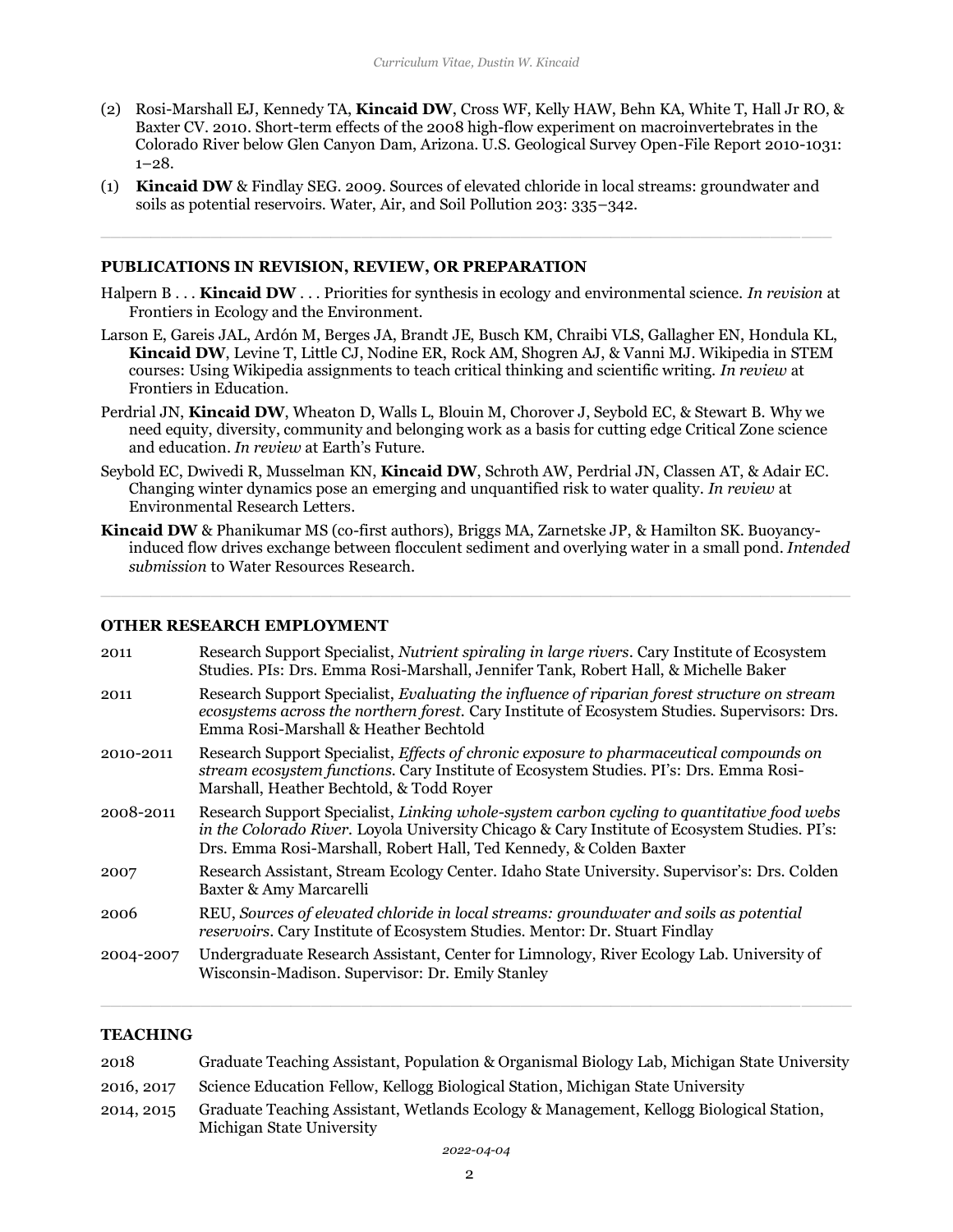| 2014                   | Graduate Teaching Assistant, Integrated Studies Biology Lab, Michigan State University                                                |
|------------------------|---------------------------------------------------------------------------------------------------------------------------------------|
| 2012-2014              | NSF Graduate STEM Fellow in K-12 Education: Kellogg Biological Station Bioenergy<br>Sustainability Project, Michigan State University |
| 2011, 2012             | Graduate Teaching Assistant, Population & Organismal Biology Lab, Michigan State University                                           |
| 2007, 2008             | Educator and Naturalist, Trees for Tomorrow Natural Resources Specialty School                                                        |
| <b>Guest lectures:</b> |                                                                                                                                       |
| 2020                   | Drivers of nitrogen and phosphorus export from headwater catchments, Pollutant Movement,<br>University of Vermont                     |

- 2020 Best practices in collaborative team science and engineering, Stormwater Engineering, University of Vermont
- 2020 Best practices in collaborative team science and authorship, Snow Hydrology, University of Vermont
- 2019 Drivers of nitrogen and phosphorus export from headwater catchments, Environmental Geochemistry, University of Vermont
- 2017 Biogeochemical importance of small waterbodies, Global Change Biology, Michigan State University
- 2016 Biogeochemical importance of small waterbodies, Freshwater Ecology, Western Michigan University

# **GRANTS – EXTERNALLY FUNDED**

2020 Co-PI. "Recruiting a diverse editor base to improve aquatic-related information on Wikipedia." Wikimedia Foundation – Project Grant. *PI: J. Zwart (USGS). Co-PIs: J. Brandt (University of Connecticut), M. Brisbin (Woods Hole Oceanographic Institution), K. Farrell (University of Georgia), K. Hondula (SESYNC), D. Kincaid (University of Vermont), E. Larson (Alaska Pacific University), A. Shogren (Michigan State University).* \$9,200 to PI Zwart.

## **OTHER AWARDS AND FELLOWSHIPS**

| 2016-2017 | Science Education Fellowship, Kellogg Biological Station, Michigan State University (\$45,000)                 |
|-----------|----------------------------------------------------------------------------------------------------------------|
| 2016      | Kellogg Biological Station LTER Small Grants Program, Michigan State University (\$2000)                       |
| 2015-2016 | Kellogg Biological Station LTER Full Year Research Fellowship, Michigan State University<br>$(\$45,000)$       |
| 2015      | Society for Freshwater Science Endowment Award (\$1000)                                                        |
| 2015      | Kellogg Biological Station Summer Research Fellowship, Michigan State University (\$2000)                      |
| 2014      | Kellogg Biological Station Summer Research Fellowship, Michigan State University (\$1000)                      |
| 2014      | Kellogg Biological Station LTER Summer Research Fellowship, Michigan State University<br>$(\$6750)$            |
| 2013-2014 | Graduate STEM Fellowship in K-12 Education, National Science Foundation (\$45,000)                             |
| 2012-2013 | Graduate STEM Fellowship in K-12 Education, National Science Foundation (\$45,000)                             |
| 2012      | Kellogg Biological Station Summer Research Fellowship, Michigan State University (\$1000)                      |
| 2012      | Graduate Research Fellowship, National Science Foundation (Honorable Mention)                                  |
| 2006      | NSF Research Experience for Undergraduates (REU) Fellowship, Cary Institute of Ecosystem<br>Studies $(\$4500)$ |
|           |                                                                                                                |

#### **INVITED SEMINARS**

2022 USGS Geology, Energy & Minerals Science Center, Reston, VA

*2022-04-04*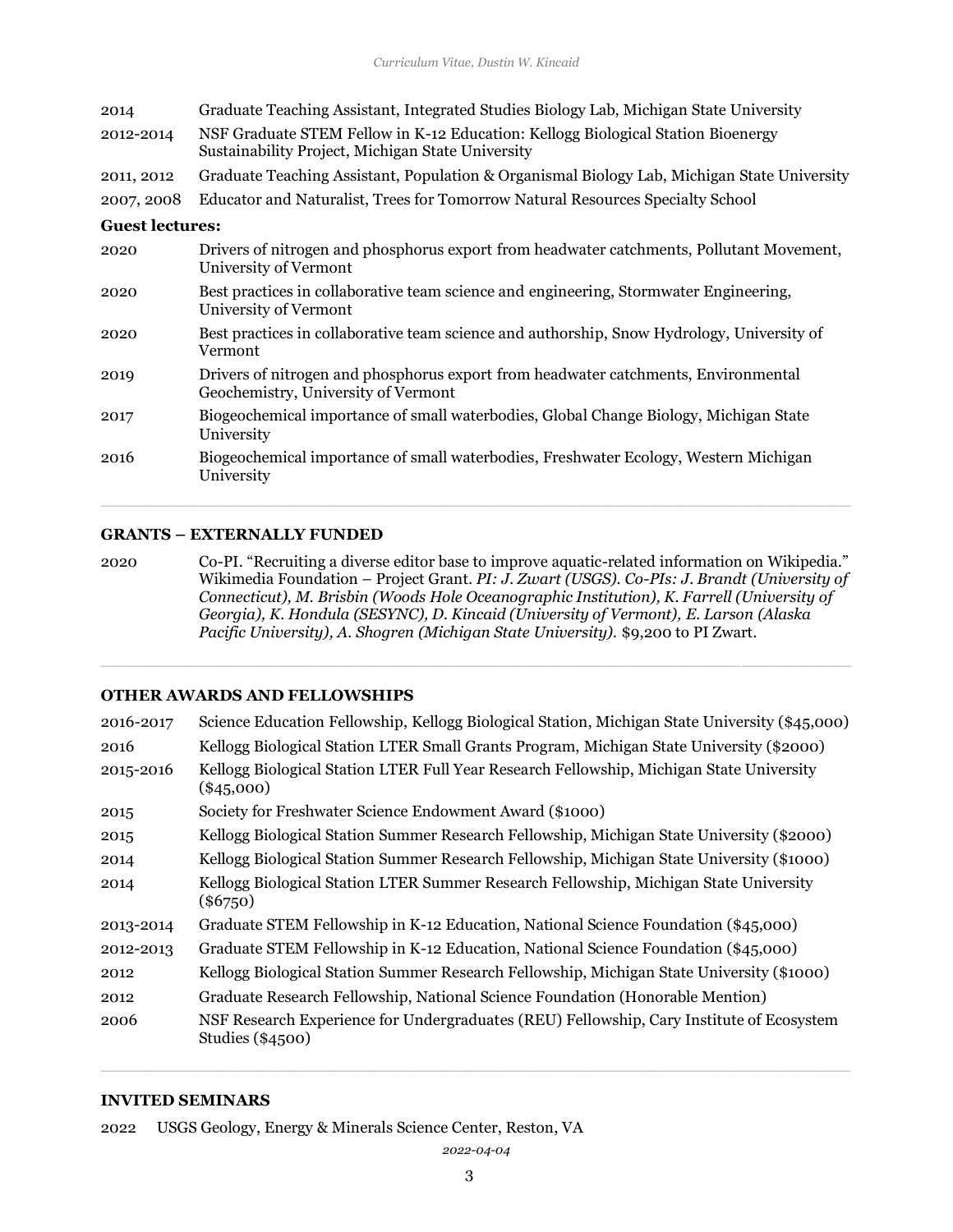- 2022 The Patrick Center for Environmental Research, Philadelphia, PA
- 2021 Northland College, Ashland, WI
- 2021 Oakland University, Rochester, MI
- 2021 California State University-Chico, Chico, CA
- 2021 Colby College, Waterville, ME
- 2020 East Carolina University, Greenville, NC
- 2019 Cary Institute of Ecosystem Studies, Millbrook, NY

#### **CONFERENCE PRESENTATIONS**

\**Student mentee*

- Perdrial JN, Underwood K, Swami S, Lee BS, Haq IU, **Kincaid D**, Stewart B, Seybold E, Rizzo D, Li L. Hamshaw SD, Shanley JB. 2022. From pattern to process and process to pattern: insights on data-driven Critical Zone research from the Big Data collaborative network cluster. Goldschmidt Conference, Honolulu, Hawaii. Oral.
- Perdrial J, **Kincaid D**, Wheaton D, Seybold E, Abbot B, Rizzo D, Underwood K, Li L, Ruckhaus M, Stewart B, & Lee BS. 2022. Investigating multiple scales across disciplines and team science: Insights from the Big Data Critical Zone Collaborative Network Cluster. American Chemical Society, Spring Meeting, San Diego, CA. Oral.
- Perdrial J, **Kincaid D**, Wheaton D, Walls L, Haq IU, Rizzo D, Hamshaw S, Lee BS, Seybold E, Lewis G, Toolin R, Chorover J. 2021. Why Critical Zone (CZ) science needs team science: insights from the big data CZ network cluster. American Geophysical Union, Fall Meeting, New Orleans, LA. Poster.
- Lee R, Underwood K, Seybold E, Hamshaw S, **Kincaid D**, Rizzo D, Li L, Perdrial J, & Abbott B. Big data is finally enough to evaluate ecosystem vulnerability in the Anthropocene. 2021. Geological Society of America, Annual Meeting, Portland, OR. Oral.
- Perdrial J, Bristol C, Ruckhaus M, Seybold E, Stewart B, Abbott BW, **Kincaid DW**, Underwood K, Hamshaw SD, Shanley JB, Li L, Rizzo D, Lee R, Lewis G, & Lee BS. 2021. Assessing ecohydrological resilience across scales: opportunities and challenges for Critical Zone research. Goldschmidt Conference, Lyon, France. Oral.
- **Kincaid D** & Hamshaw S. 2021. Watershed data science at the event scale: Challenges and new approaches for defining and characterizing event concentration-discharge dynamics. Incorporating Data Science and Open Science in Aquatic Research, Virtual Summit. https://aquaticdatasciopensci.github.io/program\_2/
- **Kincaid D**, Hamshaw S, Underwood K, Seybold E, Adair C, Perdrial J, Rizzo D, Wemple B, & Schroth A. 2021. Self-organizing maps reveal the influence of event regimes on dissolved N and P export dynamics from an agricultural and forested watershed. Society for Freshwater Science, Annual Meeting, Virtual. Oral.
- **Kincaid DW**, Seybold EC, Adair EC, Bowden WB, Perdrial JN, Vaughan MCH, & Schroth AW. 2019. Eventscale riverine loading of nitrogen and phosphorus: Impacts of land use, seasonality, and antecedent conditions on N:P export. American Geophysical Union, Fall Meeting, San Francisco, CA. Poster.
- Seybold EC, **Kincaid DW**, Lancellotti B, Adair EC, Perdrial JN, & Schroth AW. 2019. Effects of rain on snow events on runoff generation and nutrient export from forested and agricultural catchments in northern Vermont. American Geophysical Union, Fall Meeting, San Francisco, CA. Poster.
- Lancellotti B, Adair EC, Perdrial JN, Seybold EC, **Kincaid DW**, Schroth AW. 2019. Spring snowmelt: a 'hot moment' for soil denitrification in riparian areas? American Geophysical Union, Fall Meeting, San Francisco, CA. Poster.
- Hondula KL, Brandt JE, Farrell K, **Kincaid DW**, Shogren A, & Zwart JA. 2019. From classroom to community: Student contributions to WikiProject Limnology & Oceanography expand public education in the aquatic sciences. American Geophysical Union, Fall Meeting, San Francisco, CA. eLightning Poster.
- Irizarry PG\*, Lancellotti B, **Kincaid D**, & Adair EC. 2019. Impacts of land use and landscape position in denitrification rates during spring snowmelt period. The SACNAS National Diversity in STEM Conference, Honolulu, Hawaii. Poster.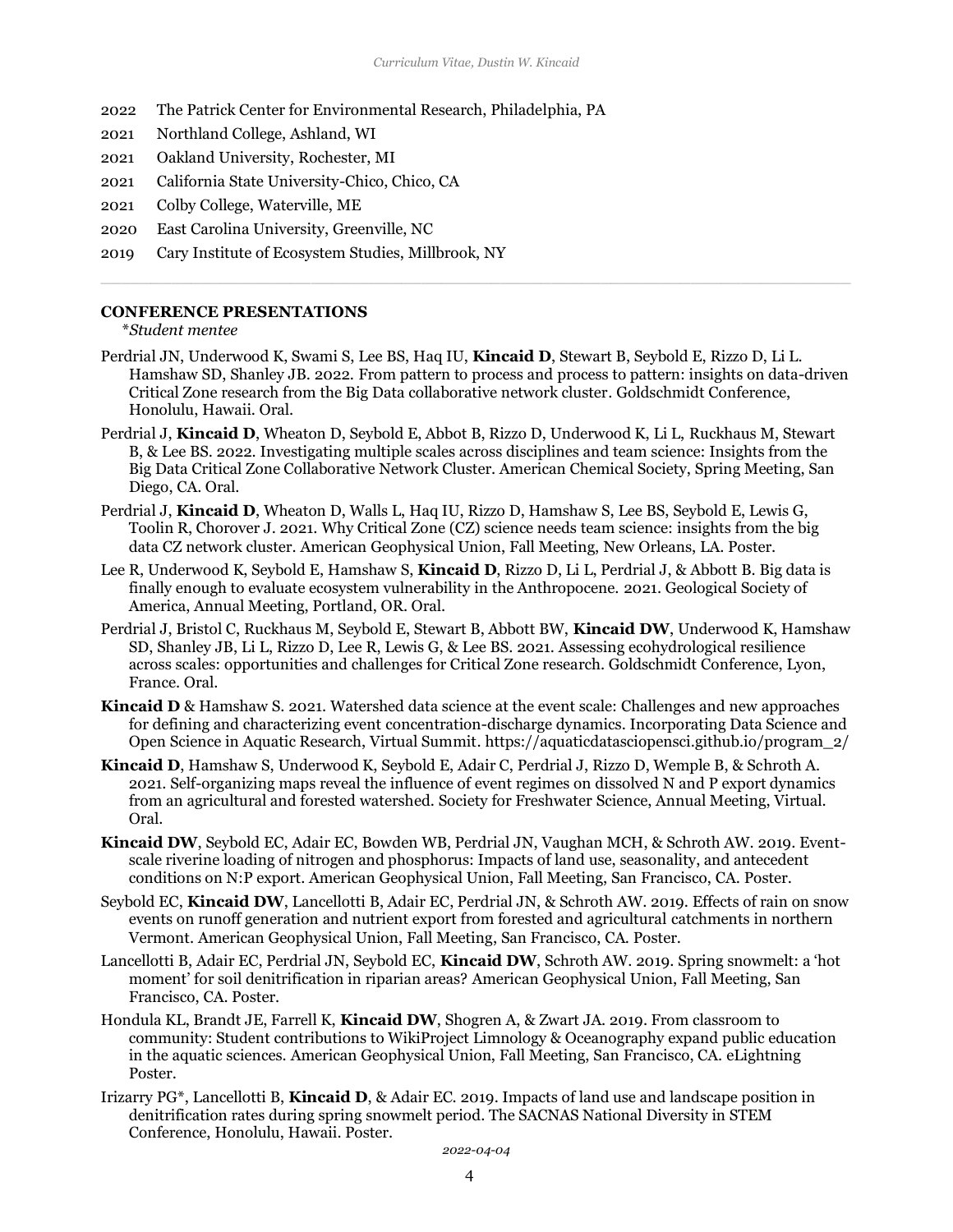- Sosa MD\*, Burns W, Ruiz LE, Schroth A, **Kincaid D**, & Blocher S. 2019. Understanding the community dynamics, timing, and intensity of the 2017 and 2018 cyanobacteria blooms in two shallow eutrophic bays in Lake Champlain. Annual Biomedical Research Conference for Minority Students, Anaheim, CA. Poster.
- Zwart JA, Beck W, Brandt J, Brisbin M, Farrell K, Hondula K, **Kincaid D**, Larson E, Shogren A, & Eco-DAS XIII Participants. 2019. Curating open scientific information on Wikipedia: a case study of WikiProject Limnology and Oceanography. Ecological Society of America Annual Meeting, Louisville, KY. Oral.
- Schroth A, Vaughan M, Seybold E, Bowden B, **Kincaid D**, Wilkes A, Shanley J, Vermilyea A, Gold A, Inamdar S, Birgand F, Addy K. 2019. "Land use controls on solute export dynamics: Insight gleaned from in-situ spectrophotometers. ASLO Aquatic Sciences Meeting, San Juan, Puerto Rico. Oral.
- **Kincaid DW** & Hamilton SK. 2017. "Total nitrate removal by flocculent organic sediments in shallow freshwater ecosystems." Society for Freshwater Science, Annual Meeting, Raleigh, NC. Poster.
- Lara N\*, **Kincaid DW**, Hamilton SK, & Tiegs SD. 2017. "Patterns and controls on cellulose decomposition rates within thick accumulations of flocculent sediment in shallow freshwaters." Society for Freshwater Science, Annual Meeting, Raleigh, NC. Poster.
- Roley SS, Hamilton SK, & **Kincaid DW**. 2017. "Phosphorus retention and release by reservoirs of a eutrophic river." Society for Freshwater Science, Annual Meeting, Raleigh, NC. Oral.
- Hamilton SK, Roley SS, **Kincaid DW**, Kieser MS, Hoch-Melluish P, Boyer B, & Heaton S. Phosphorus internal loading from reservoir sediments: a historical legacy, or sustained by ongoing inputs? ASLO Aquatic Sciences Meeting, Honolulu, HI. Oral.
- **Kincaid DW,** Phanikumar MS, Hamilton SK, Briggs MA, & Zarnetske JP. 2016. "Does density-driven nocturnal water column mixing drive redox oscillations in flocculent organic sediments?" American Geophysical Union, Fall Meeting, San Francisco, CA. Poster.
- **Kincaid DW**, Hamilton SK, Briggs MA, Zarnetske JP, & Phanikumar MS. 2016. "Does density-driven nocturnal water column mixing drive redox oscillations in flocculent organic sediments?" Society for Freshwater Science, Annual Meeting, Sacramento, CA. Oral.
- Muñiz-Tirado A\*, **Kincaid DW**, Hamilton SK. 2016. "Changes in sediment porewater chemistry and wild rice growth as a result of reduced hyporheic flow." Society for Freshwater Science, Annual Meeting, Sacramento, CA. Poster.
- **Kincaid DW**, Briggs MA, Hamilton SK, & Zarnetske JP. 2015. "Hydrologic controls on biogeochemical gradients in thick layers of flocculent organic sediments in a through-flow wetland." NSF Long Term Ecological Research Network All Scientists Meeting, Estes Park, CO. Poster.
- **Kincaid DW**, Briggs MA, Hamilton SK, & Zarnetske JP. 2015. "Hydrologic controls on biogeochemical gradients in thick layers of flocculent organic sediments in a through-flow wetland." Society for Freshwater Science, Annual Meeting, Milwaukee, WI. Oral.
- Hamilton SK & **Kincaid DW**. 2014. "Freshwater sediment-water nitrogen transformations in tropical and temperate regions." Joint Aquatic Sciences Meeting, Portland, OR. Oral.
- **Kincaid DW** & Hamilton SK. 2013. "Do hydrologic fluctuations regulate biogeochemical fluxes to surface waters in a riparian wetland? Drying and wetting: a whole ecosystem manipulation." NSF Long Term Ecological Research Program, Kellogg Biological Station All Scientists Annual Meeting, Lansing, MI. Poster.
- **Kincaid DW** & Hamilton SK. 2013. "Do hydrologic fluctuations regulate biogeochemical fluxes to surface waters in a riparian wetland? Drying and wetting: a whole ecosystem manipulation." Society for Freshwater Science, 612t Annual Meeting, Jacksonville, FL. Poster.
- **Kincaid DW**, Rosi-Marshall EJ, Royer TV, & Bechtold HA. 2011. "Chronic exposure to pharmaceutical compounds suppresses in-situ algal growth and microbial respiration." North American Benthological Society, 59th Annual Meeting, Providence, RI. Oral.
- **Kincaid DW**, Rosi-Marshall EJ, Cross WF, Kennedy TA, & Hall RO. 2009. "Effects of an experimental flood on invertebrates in the Colorado River." North American Benthological Society, 57th Annual Meeting, Grand Rapids, MI. Oral.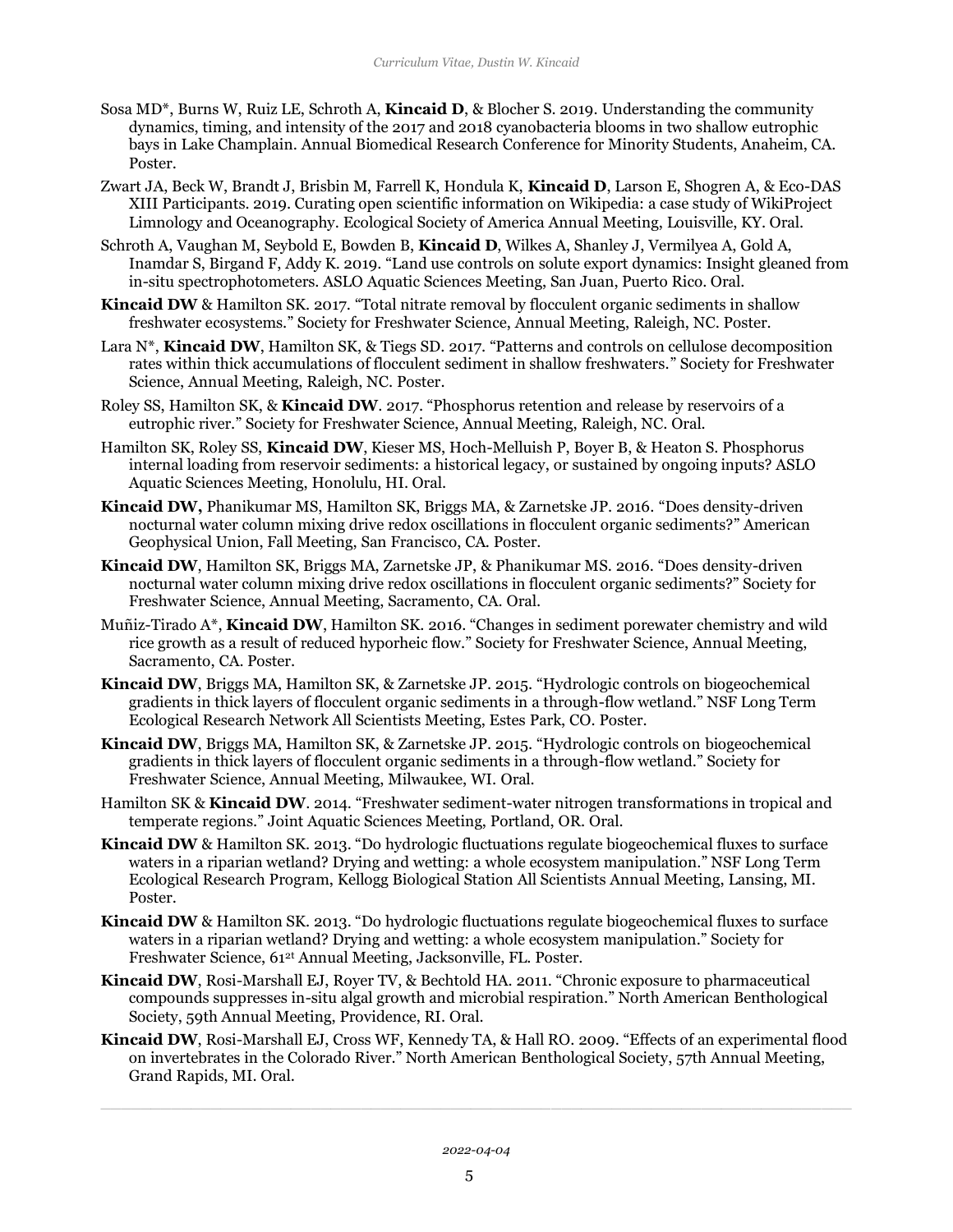#### **MENTORING**

2021 Mentor, Undergraduate Internship Program, Vermont EPSCoR, University of Vermont. Students mentored:

> Igrena Aponte-Morrero, Universidad Ana G. Méndez, Recinto de Cupey. Research topic: *The influence of a deltaic wetland complex on riverine nitrogen and phosphorus cycling*

Roujia Zhong, Colby College. Research topic: *Synchronization of solute transport from headwater catchments* 

2019 Mentor, Undergraduate Internship Program, Vermont EPSCoR, University of Vermont. Students mentored:

> Mariah Cronin, University of Vermont. Research topic: *Groundwater phosphorus dynamics in an agricultural riparian buffer*

Julia Petty, University of Vermont. Research topic: *Spatio-temporal patterns in groundwater nitrogen cycling in an agricultural riparian wetland*

Ellie Sovcik, University of Vermont. Research topic: *Determining the influence of a deltaic wetland complex on riverine nitrogen and phosphorus cycling using high-resolution water quality sensors*

2016 Mentor, REU & Undergraduate Research Apprenticeship (URA) Programs, Kellogg Biological Station, Michigan State University. Students mentored:

> Nicolas Lara, NSF REU Fellow, Oberlin College. Research topic: *Decomposition of organic carbon in loosely consolidated organic (flocculent) sediments in shallow freshwaters.*

> Jezreel Wallace, URA, Michigan State University. Research topic: *Patterns of chlorophyll in loosely consolidated organic (flocculent) sediments in shallow freshwaters.*

2015 Mentor, REU & Undergraduate Research Apprenticeship (URA) Programs, Kellogg Biological Station, Michigan State University. Students mentored:

> Adamaris Muñiz Tirado, NSF REU Fellow, University of Puerto Rico. Research topic: *Changes in sediment porewater chemistry and wild rice growth as a result of reduced hyporheic flow.*

Andrew Copsey, URA, Michigan State University. *Aquatic macroinvertebrate communities of loosely consolidated organic (flocculent) sediments in shallow freshwaters.*

2014 Mentor, Undergraduate Research Apprenticeship Program (URA), Kellogg Biological Station, Michigan State University. Student mentored:

> Natalie Harnsakunatai, URA, Michigan State University. Research topic: *Biogeochemical importance of flocculent sediments in shallow freshwaters.*

#### **SERVICE**

#### *Professional Societies*

- 2016-2017 Member, *Ad hoc* Diversity and Inclusivity Committee, Society for Freshwater Science
- 2015-2016 Chair, Annual Meeting Live Auction Subcommittee, Student Resource Committee, Society for Freshwater Science
- 2014-2015 Student Representative, Board of Directors, Society for Freshwater Science
- 2013-2014 Chair, Student Resource Committee, Society for Freshwater Science

# *Peer Review, Journal Articles*

*Biogeochemistry, Ecosphere, Environmental Research Communications, Hydrological Processes, Journal of Hydrology, Water Resources Research*

# *University of Vermont*

2021 Pod facilitator, Unlearning Racism in Geoscience (URGE), University of Vermont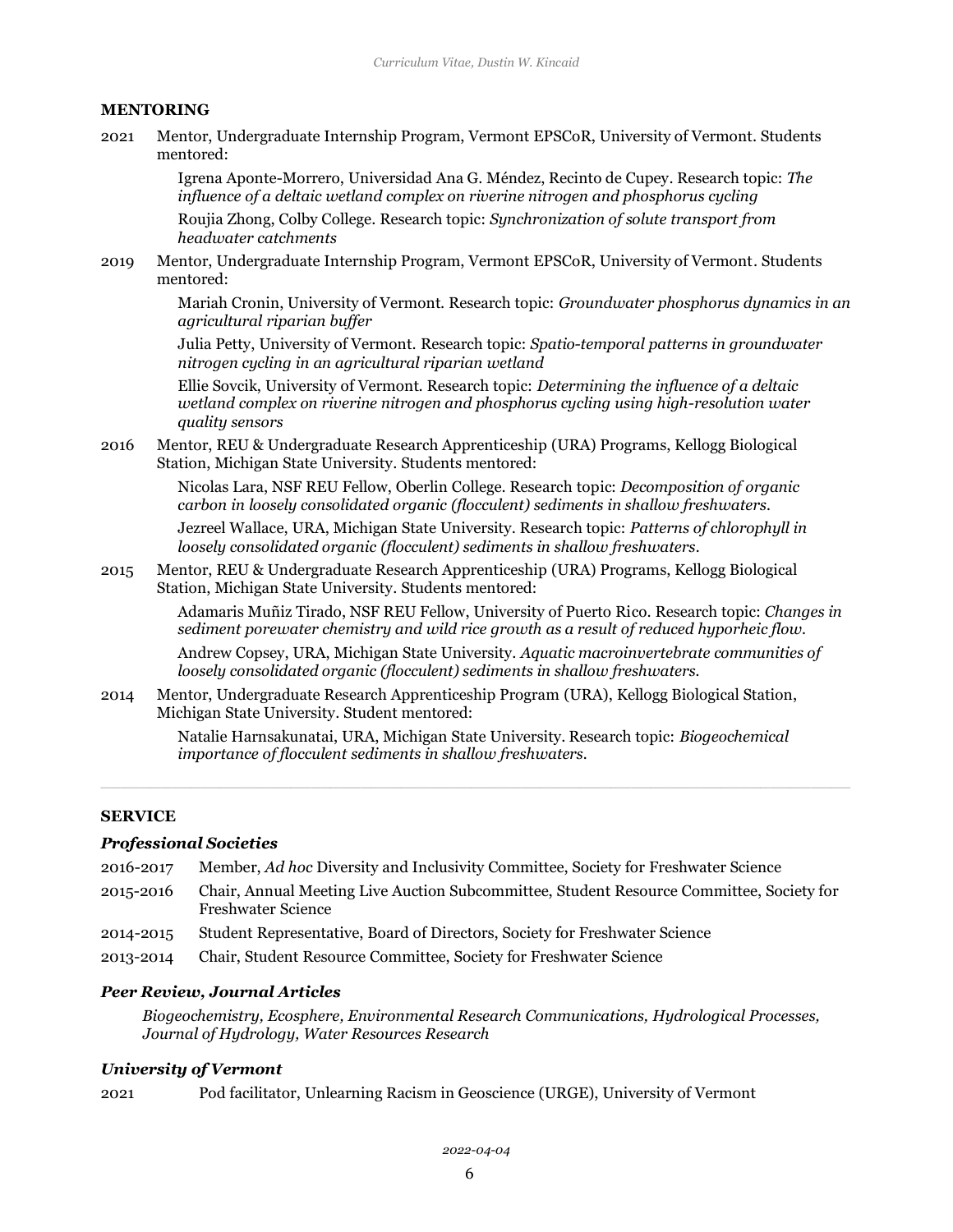#### *Michigan State University*

| 2015-2017  | Co-chair, KBS-LTER Graduate Student Group, Kellogg Biological Station, Michigan State<br>University                                                                                                                          |
|------------|------------------------------------------------------------------------------------------------------------------------------------------------------------------------------------------------------------------------------|
| 2013-2016  | Member, Science Communications Advisory Committee, Kellogg Biological Station, Michigan<br><b>State University</b>                                                                                                           |
| 2013-2017  | Member, Council on Diversity & Community, College of Natural Science, Michigan State<br>University                                                                                                                           |
|            | <b>Community Outreach &amp; Education</b>                                                                                                                                                                                    |
| 2020       | Curating free aquatic information on Wikipedia and in your classrooms, WikiProject<br>Limnology & Oceanography, Virtual Workshop                                                                                             |
| 2017       | Workshop Organizer, From ecosystems to classrooms: teaching global change, KBS K-12<br>Partnership, 2017 Summer Institute for Teachers, Kellogg Biological Station, Michigan State<br>University                             |
| 2017       | Session Presenter, Barcodes in water: using eDNA to monitor rare and invasive species in<br>aquatic ecosystems, KBS K-12 Partnership, 2017 Spring Teacher Workshop, Kellogg Biological<br>Station, Michigan State University |
| 2016       | Workshop Organizer, Go with the flow! Exploring the importance of connectivity in nature,<br>KBS K-12 Partnership, 2016 Fall Teacher Workshop, Kellogg Biological Station, Michigan State<br>University                      |
| 2015, 2016 | Presenter, Introduction to Microsoft Excel and data analysis, REU & Undergraduate Research<br>Apprenticeship Programs, Kellogg Biological Station, Michigan State University                                                 |
| 2015       | Presenter, Aquatic macroinvertebrates of southwestern Michigan. Kalamazoo Water Festival,<br>Kalamazoo, MI                                                                                                                   |
| 2013       | Presenter, Watershed connectivity. Kellogg Biological Station LTER's Annual Share the<br>Harvest Event. Hickory Corners, MI                                                                                                  |
| 2012       | Presenter, Aquatic macroinvertebrates of southwestern Michigan. Kellogg Biological Station<br>LTER's Annual Share the Harvest Event. Hickory Corners, MI                                                                     |
|            |                                                                                                                                                                                                                              |

# **RESEARCH SYMPOSIA, WORKING GROUPS, & WORKSHOPS**

- 2021 Contributor, "Hacking Limnology" Workshop + Virtual Summit in Data Science & Open Science in Aquatic Research
- 2021 Invited Participant, The Future of Synthesis in Ecology and Environmental Science, National Center for Ecological Analysis & Synthesis (NCEAS), Virtual
- 2018 Invited Participant, Ecological Dissertations in Aquatic Sciences (Eco-DAS) Symposium, Association for the Sciences of Limnology and Oceanography (ASLO), Honolulu, HI
- 2015 Organizer, Inland Freshwater Wetlands Working Group, 2015 NSF Long Term Ecological Research Network All Scientists Meeting, Estes Park, CO

#### **TEACHING PROFESSIONAL DEVELOPMENT**

- 2020 Student, University Teaching, University of Vermont
- 2018 Participant, Designing Open-Inquiry Laboratories: It Needn't Be Chaotic, Center for Teaching & Learning, University of Vermont

## **SHORT COURSES & CERTIFICATIONS**

2016 Watershed Science Master Class, Consortium of Universities for the Advancement of Hydrologic Science, Inc., Biosphere 2, Oracle, AZ